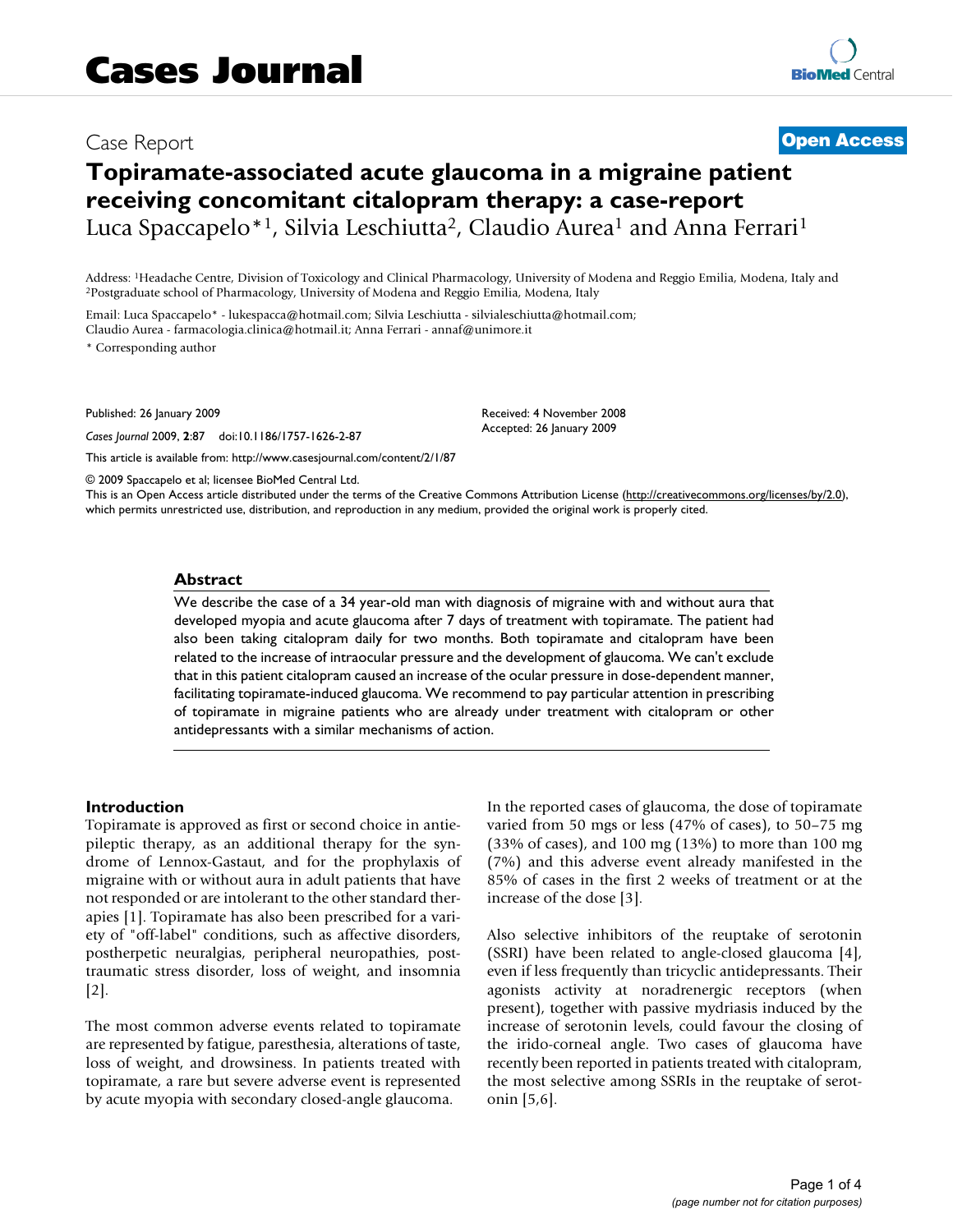We describe here the case of a patient in treatment with citalopram that developed myopia and acute glaucoma 7 days after the beginning of the therapy with topiramate.

## **Case presentation**

A 34 year-old man with diagnosis of migraine with and without aura, particularly worsened both for duration and for intensity in the last 3 years, was under treatment at our Headache Centre of the University Hospital of Modena. We prescribed topiramate 25 mg/day as treatment of prophylaxis. According to the prescription, the patient would have had to increase the dosing of the drug of 25 mg/day every 15 days, up to the dose of 100 mg/day, and then to return then to our centre for a checkup.

The patient had also been taking citalopram 20 mg (1 tablet/day) for two months for the treatment of an anxiousdepressive syndrome. Neurological examination resulted in the normality, with symmetrical deep tendon reflexes, uninjured sensibility, absent nystagmus, and well performed vestibulo-ocular reflexes. The fundus oculi was in the limits for age, with preserved visual field. A magnetic resonance imaging (MRI), performed one month before to exclude possible organic causes of the worsening of headache, didn't detect any pathological alteration.

Seven days after the start of the treatment with topiramate, the patient complained of blurred vision and ocular pain as an intense compression. The trouble persisted during the evening, until the following morning, of unchanged intensity. For these symptoms, the patient applied to a nearby oculistic clinic, where a pressure of 40 mmHg in both eyes was found, compatible with diagnosis of acute glaucoma. The patient also presented a reduction of depth of the anterior chamber, hyperaemia of the sclera and light corneal edema. The fundus oculi showed however a rosy, not excoriated pupilla, with clean borders. The opthalmologist confirmed a severe acute myopia (right eye = -5,5 diopters, left eye = -5 diopters).

The therapy with topiramate was immediately stopped and the patient started the following antiglaucoma therapy: acetazolamide 250 mg for twice a day in tablets, latanoprost, timolol 0,50% 1 drop 3 times/day and pilocarpine 2% 1 drop for 3 times/day in eyewash. The same day, a blood sample was taken for the determination of topiramate levels by means of Fluorescence Polarized Immuno Assay (FPIA). The plasma concentration was 1,7 μg/ml, therefore below the therapeutic range (2–25 μg/ ml).

Already 2 days later, ocular pressure was reduced to 14 mmHg in the right eye and to 17 mmHg in the left eye at the ophthalmological checkup. After 4 days, the depth of the anterior ocular chamber returned to normal and ocular tone subsequently reduced to 10 mmHgs in both eyes, while an important loss of the visus remained (right eye = -10,0 diopters, left eye = -6,5 diopters). The complete resolution of the symptomatology was atteined after 8 days of antiglaucoma therapy and from the suspension of topiramate: the patient eventually had a visus equal to 10/ 10 bilaterally, and fundus oculi and ocular pressure within the normal limits.

## **Discussion**

The first clinical symptoms of glaucoma (blurred vision and ocular pain) seem to be caused by an uveal effusion and by an anterior rotation of the ciliary body. The consequent ocular configuration would shallow the anterior chamber and would close the irido-corneal angle, eventually precipitating the glaucomatous crisis [7].

The molecular mechanism of this serious side effect is not clear yet, but the most shared hypothesis currently remains the idiosyncratic reaction. It seems indeed difficult to relate the mechanisms of action of topiramate (specifically within the central nervous system) to the increase of ocular pressure and the onset of angle closed glaucoma. Furthermore, it is reported that topiramate modulates voltage-dependent Na+ channels, thus reducing the firing of cerebellar granule cells, and it seems contemporarily to strengthen the activity of GABA (increasing post-synaptic currents of  $GABA_A$  receptors); finally, it would reduce the effects of the activation of glutamatergic of AMPA-kainate [8] subtype.

Topiramate is also a weak inhibitor of carbonic anhydrase (particularly of subtypes II and IV), like other sulphonamides, and acetazolamide, a drug of the same class and specific inhibitor of carbonic anhydrase, is paradoxically an effective antiglaucoma drug, also used by our patient for its activity of reduction of aqueous humor production. In particular, it is hypothesized that the antiglaucomatous activity of the sulphonamides depends on the inhibition of the isoenzyme 12 (hCA XII) of the carbonic anhydrase. Topiramate presents good affinity for this isoenzyme (KIs of 3.8 NM), while it does not show significant selectivity[9]: this observation would confirm a possible antiglaucoma mechanism of topiramate under normal conditions. Furthermore, an overexpression of the gene that codifies for this isoenzyme (hCA XII) of carbonic anhydrase has been observed in glaucomatous patients [10].

The ability to cause glaucoma seems therefore independent of the pharmacodynamic well-known effect of topiramate; the individual characteristics of the patient can probably have had a decisive role.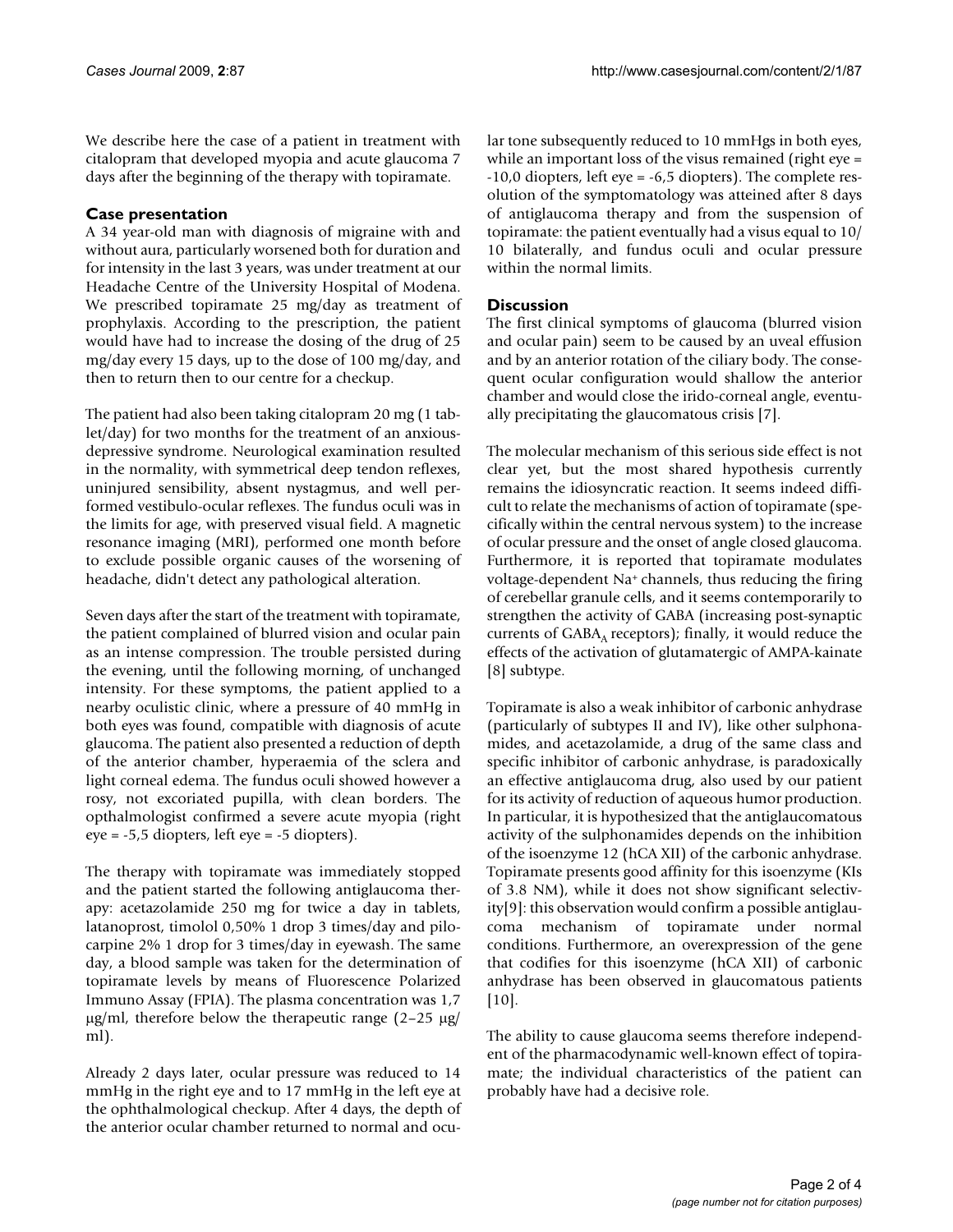A peculiar element of this case is that our patient assumed daily citalopram, a selective serotonin reuptake inhibitor, as antidepressive therapy. Indeed, this drug is also implicated in the development of angle-closed glaucoma [11].

Serotoninergic receptors have been identified in the ciliary body in both animals and humans [12], suggesting that serotonin has an important role of modulation of ocular pressure. In experimental models, it has been observed that serotonin, binding to serotoninergic intraocular receptors 5-HT2 and 5-HT3, facilitates the contraction of bovine ciliary muscle, with diminution of ocular pressure [13]; but topical application of serotonin increases intraocular pressure in dose-dependent manner in the rabbit [14]. The overall effect of an increase of serotonin on intraocular pressure is not completely clarified yet. A case of acute glaucoma has been reported in a patient after an overdose of citalopram, similarly to that observed with fluoxetine [15].

On the basis of experimental and clinical data, we can hypothesize that the mechanism of action of citalopram contributes to the increasing of intraocular pressure in dose-dependent manner. Remarkable clinical consequences have not however been reported, because of changes in plasmatic levels of citalopram, caused by concomitant assumption of other drugs [16]. It is therefore unlikely that glaucoma was caused in our patient by an increase of plasmatic concentrations of citalopram, caused by topiramate-related inhibition of its elimination.

Topiramate is poorly metabolized by liver and it is a weak inducer, not a pharmaco-metabolic inhibitor. The only meaningful pharmacodynamic interaction from the clinical point of view seems to be the reduction of plasmatic concentration of estrogens in oral contraceptives, with reduction of their efficacy [17]. About 85% of unmetabolized topiramate is finally eliminated by urine; more than 16 hours after the start of symptomatology, plasmatic levels of topiramate were even lower than therapeutic range, excluding a possible dose-dependent adverse reaction to this drug.

## **Conclusion**

In conclusion, topiramate and citalopram were connected both with the increasing of intraocular pressure and the development of glaucoma. So far, no evidences have emerged showing that a contemporary assumption of both these drugs within therapeutic doses can increase the risk of acute glaucoma, but it has been hypothesized that selective serotonin reuptake inhibitors are able to strengthen the uveal effusion of topiramate [18].

We cannot exclude that citalopram increases ocular pressure in dose-dependent manner, through intraocular accumulation of serotonin, consequently increasing the risk of topiramate-induced glaucoma in a patient with a predisposed genetic substratum.

We therefore recommend to pay particular attention to the prescription of topiramate in patients in therapy with citalopram or other antidepressants with similar mechanisms of action.

### **Consent**

Written informed consent was obtained from the patient for publication of this case report. A copy of the written consent is available for review by the Editor-in-Chief of this journal

#### **Competing interests**

The authors declare that they have no competing interests.

### **Authors' contributions**

LS drafted this manuscript and analized the patient data, SL and CA reviewed the current literature and helped to draft the manuscript, AF critically revised the manuscript. All authors read and approved the final manuscript.

#### **References**

- 1. Pascual J, Sánchez del Rio M, Mateos V, Láinez JM, Hernández-Gallego J, Leira R: **Topiramate for patients with refractory migraine: an observational, multicentre study in Spain.** *Neurology* 2003, **18:**364-367.
- 2. Spina E, Perugi G: **[Antiepileptic drugs: indications other than](http://www.ncbi.nlm.nih.gov/entrez/query.fcgi?cmd=Retrieve&db=PubMed&dopt=Abstract&list_uids=15246950) [epilepsy.](http://www.ncbi.nlm.nih.gov/entrez/query.fcgi?cmd=Retrieve&db=PubMed&dopt=Abstract&list_uids=15246950)** *Epileptic Disord* 2004, **6:**57-75.
- 3. Fraunfelder FW, Fraunfelder FT, Keates EU: **[Acute Topiramate](http://www.ncbi.nlm.nih.gov/entrez/query.fcgi?cmd=Retrieve&db=PubMed&dopt=Abstract&list_uids=14711721)[associated, bilateral, secondary angle-closure glaucoma.](http://www.ncbi.nlm.nih.gov/entrez/query.fcgi?cmd=Retrieve&db=PubMed&dopt=Abstract&list_uids=14711721)** *Ophthalmology* 2004, **111:**109-111.
- 4. Hauben M, Reich L: **[Reports of acute angle closure glaucoma](http://www.ncbi.nlm.nih.gov/entrez/query.fcgi?cmd=Retrieve&db=PubMed&dopt=Abstract&list_uids=16599650)[related adverse events with SSRIs: results of to dispropor](http://www.ncbi.nlm.nih.gov/entrez/query.fcgi?cmd=Retrieve&db=PubMed&dopt=Abstract&list_uids=16599650)[tionality analysis.](http://www.ncbi.nlm.nih.gov/entrez/query.fcgi?cmd=Retrieve&db=PubMed&dopt=Abstract&list_uids=16599650)** *CNS Drugs* 2006, **20:**327-329.
- 5. Massaoutis P, Goh D, Foster PJ: **[Bilateral symptomatic angle clo](http://www.ncbi.nlm.nih.gov/entrez/query.fcgi?cmd=Retrieve&db=PubMed&dopt=Abstract&list_uids=17638821)[sure associated with to regular dose of citalopram, an SSRI](http://www.ncbi.nlm.nih.gov/entrez/query.fcgi?cmd=Retrieve&db=PubMed&dopt=Abstract&list_uids=17638821) [antidepressant.](http://www.ncbi.nlm.nih.gov/entrez/query.fcgi?cmd=Retrieve&db=PubMed&dopt=Abstract&list_uids=17638821)** *Br J Ophthalmol* 2007, **91:**1086-1087.
- 6. Croos R, Thirumalai S, Hassan S, Davis Jda R: **[Citalopram associ](http://www.ncbi.nlm.nih.gov/entrez/query.fcgi?cmd=Retrieve&db=PubMed&dopt=Abstract&list_uids=16202173)[ated with acute angle-closure glaucoma: case report.](http://www.ncbi.nlm.nih.gov/entrez/query.fcgi?cmd=Retrieve&db=PubMed&dopt=Abstract&list_uids=16202173)** *BMC Ophthalmol* 2005, **5:**23.
- 7. Congdon NG, Friedman DS: **[Angle-closure glaucoma: impact,](http://www.ncbi.nlm.nih.gov/entrez/query.fcgi?cmd=Retrieve&db=PubMed&dopt=Abstract&list_uids=12698044) [etiology, diagnosis, and treatment.](http://www.ncbi.nlm.nih.gov/entrez/query.fcgi?cmd=Retrieve&db=PubMed&dopt=Abstract&list_uids=12698044)** *Curr Opin Ophthalmol* 2003, **14:**70-73.
- 8. Craig JE, Ong TJ, Louis DL, Wells JM: **[Mechanism of topiramate](http://www.ncbi.nlm.nih.gov/entrez/query.fcgi?cmd=Retrieve&db=PubMed&dopt=Abstract&list_uids=14700673)[induced acute-onset myopia and angle closure glaucoma.](http://www.ncbi.nlm.nih.gov/entrez/query.fcgi?cmd=Retrieve&db=PubMed&dopt=Abstract&list_uids=14700673)** *Am J Ophthalmol* 2004, **137:**193-195.
- 9. Vullo D, Innocent T, Nishimori I: **[Carbonic anhydrase inhibitors.](http://www.ncbi.nlm.nih.gov/entrez/query.fcgi?cmd=Retrieve&db=PubMed&dopt=Abstract&list_uids=15686894) Inhibition of the transmembrane isozyme XII with sulfona[mides-to new target for the design of antitumor and](http://www.ncbi.nlm.nih.gov/entrez/query.fcgi?cmd=Retrieve&db=PubMed&dopt=Abstract&list_uids=15686894) [antiglaucoma drugs?](http://www.ncbi.nlm.nih.gov/entrez/query.fcgi?cmd=Retrieve&db=PubMed&dopt=Abstract&list_uids=15686894)** *Bioorg Med Chem Lett* 2005, **15:**963-969.
- 10. Liao SY, Ivanov S, Ivanova A, Ghosh S, Cote MA, Keefe K: **[Expres](http://www.ncbi.nlm.nih.gov/entrez/query.fcgi?cmd=Retrieve&db=PubMed&dopt=Abstract&list_uids=12676895)sion of cell surface transmembrane carbonic anhydrase [genes CA9 and CA12 in the human eye: overexpression of](http://www.ncbi.nlm.nih.gov/entrez/query.fcgi?cmd=Retrieve&db=PubMed&dopt=Abstract&list_uids=12676895) [CA12 \(CAXII\) in glaucoma.](http://www.ncbi.nlm.nih.gov/entrez/query.fcgi?cmd=Retrieve&db=PubMed&dopt=Abstract&list_uids=12676895)** *J Med Genet* 2003, **40:**257-261.
- 11. Massaoutis P, Goh D, Foster PJ: **Bilateral symptomatic angle closure associated with regular dose of citalopram, an SSRI antidepressant.** *Br J Ophtamology* 2007, **91:**1086-1087.
- Martin XD, Malina HZ, Brennan MC, Hendrickson PH, Lichter PR: **[The ciliary body – the third organ found to synthesize](http://www.ncbi.nlm.nih.gov/entrez/query.fcgi?cmd=Retrieve&db=PubMed&dopt=Abstract&list_uids=1379862) [indoleamines in humans.](http://www.ncbi.nlm.nih.gov/entrez/query.fcgi?cmd=Retrieve&db=PubMed&dopt=Abstract&list_uids=1379862)** *Eur J Ophthalmol* 1992, **2:**67-72.